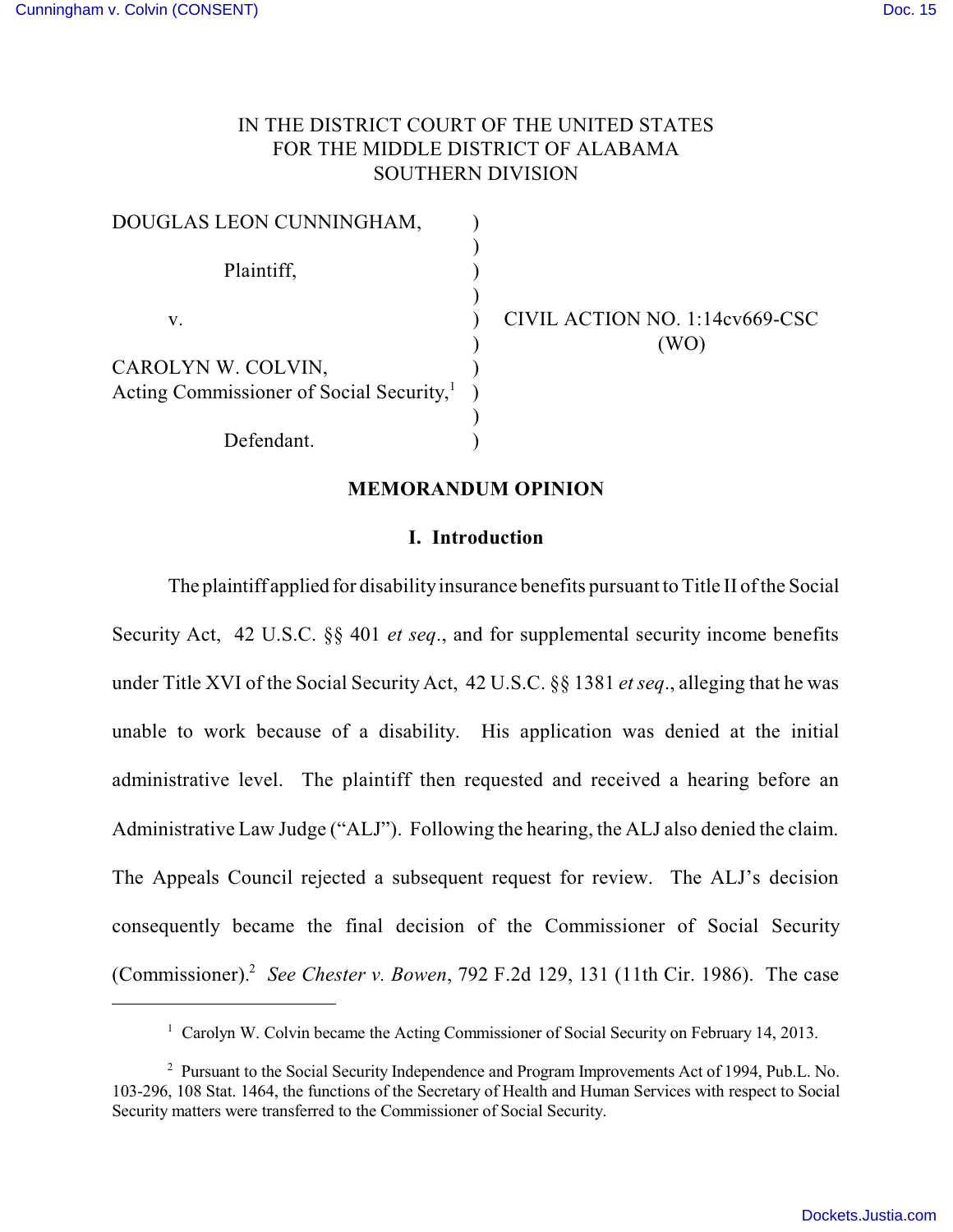is now before the court for review pursuant to 42 U.S.C.  $\S$  405(g) and 1383(c)(3). The parties have consented to the United States Magistrate Judge conducting all proceedings in this case and ordering the entry of final judgment, pursuant to 28 U.S.C.  $\S$  636(c)(1) and M.D. Ala. LR 73.1. Based on the court's review of the record in this case and the briefs of the parties, the court concludes that the decision of the Commissioner should be affirmed.

### **II. Standard of Review**

Under 42 U.S.C. § 423(d)(1)(A), a person is entitled to disability benefits when the

person is unable to

engage in any substantial gainful activity by reason of any medically determinable physical or mental impairment which can be expected to result in death or which haslasted or can be expected to last for a continuous period of not less than 12 months . . .

To make this determination, $3$  the Commissioner employs a five-step, sequential

evaluation process. *See* 20 C.F.R. §§ 404.1520, 416.920.

- (1) Is the person presently unemployed?
- (2) Is the person's impairment severe?
- (3) Does the person's impairment meet or equal one of the specific impairments set forth in 20 C.F.R. Pt. 404, Subpt. P, App. 1?
- (4) Is the person unable to perform his or her former occupation?
- (5) Is the person unable to perform any other work within the economy?

An affirmative answer to any of the above questions leads either to the next question, or, on steps three and five, to a finding of disability. A negative

<sup>&</sup>lt;sup>3</sup> A "physical or mental impairment" is one resulting from anatomical, physiological, or psychological abnormalities which are demonstrable by medically acceptable clinical and laboratory diagnostic techniques.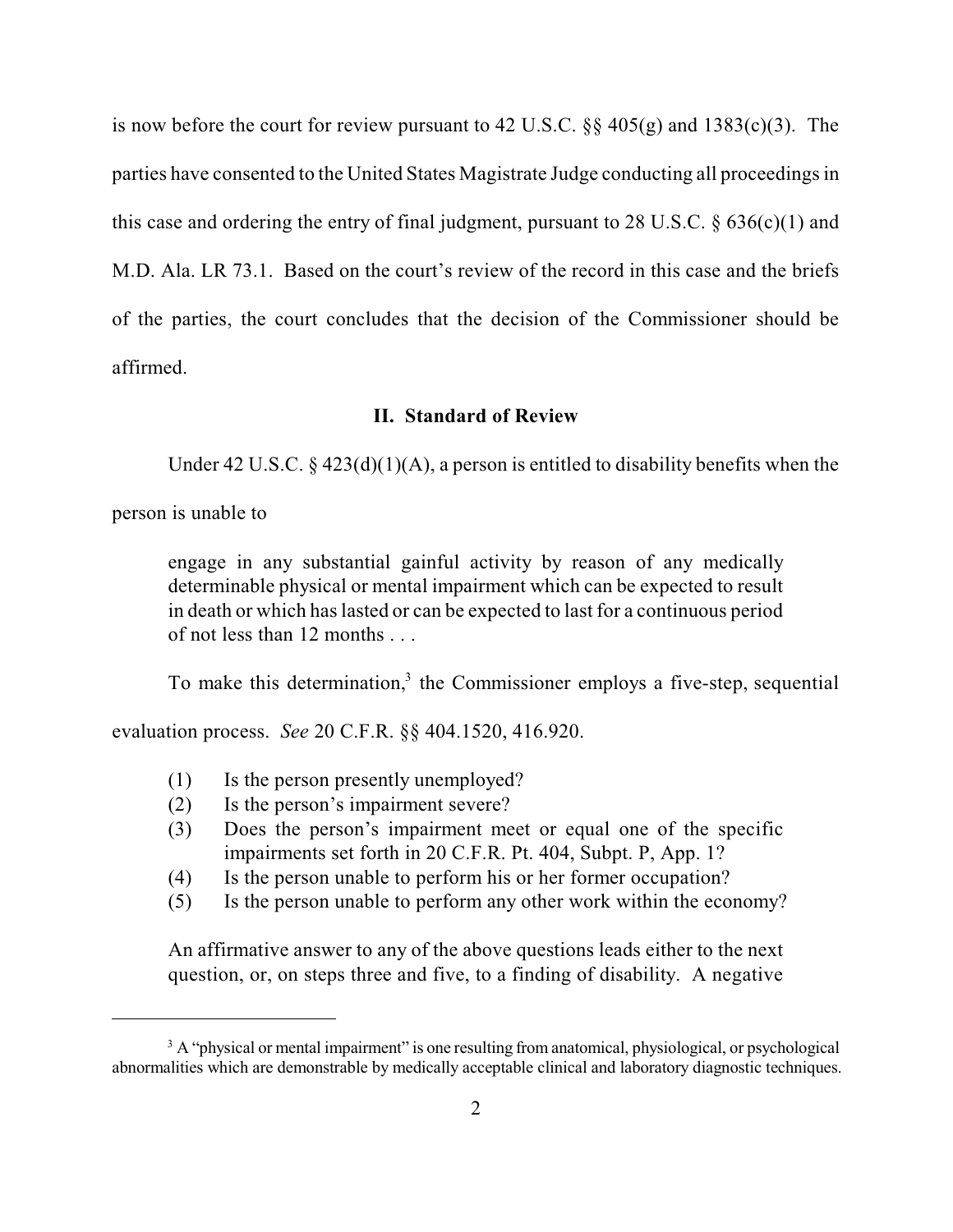answer to any question, other than step three, leads to a determination of "not" disabled."

*McDaniel v. Bowen*, 800 F.2d 1026, 1030 (11th Cir. 1986).

The standard of review of the Commissioner's decision is a limited one. This court must find the Commissioner's decision conclusive if it is supported by substantial evidence. 42 U.S.C. § 405(g); *Dyer v. Barnhart,* 395 F.3d 1206, 1210 (11th Cir. 2005). Substantial evidence is "more than a scintilla," but less than a preponderance; it "is such relevant evidence as a reasonable person would accept as adequate to support a conclusion." *Crawford v. Comm'r of Soc. Sec.*, 363 F.3d 1155, 1158-59 (11th Cir. 2004) (quotation marks omitted). The court "may not decide the facts anew, reweigh the evidence, or substitute . . . [its] judgment for that of the [Commissioner]." *Phillips v. Barnhart*, 357 F.3d 1232, 1240 n. 8 (11th Cir. 2004) (alteration in original) (quotation marks omitted).

[The court must] . . . scrutinize the record in its entirety to determine the reasonableness of the [Commissioner's] . . . factual findings . . . No similar presumption of validity attaches to the [Commissioner's] . . . legal conclusions, including determination of the proper standards to be applied in evaluating claims.

*Walker v. Bowen*, 826 F.2d 996, 999 (11th Cir. 1987).

## **III. The Issues**

**A. Introduction**. The plaintiff was 51 years old on the date of onset of disability.

(R. 120, 129). He completed high school. (R. 154). His past relevant work experience includes work as a concrete finisher, construction worker, and conveyor feeder off-bearer.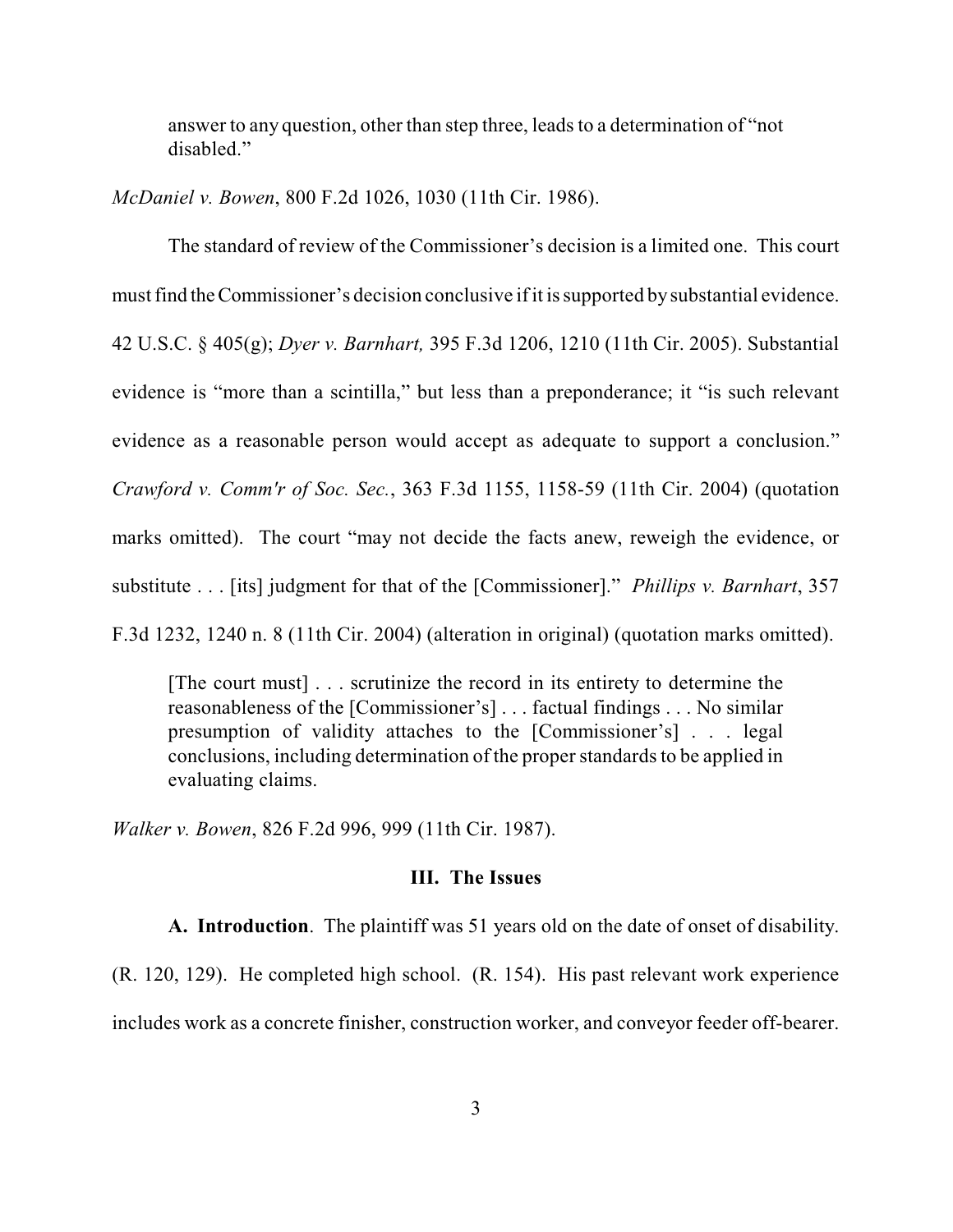(R. 29). Following the hearing, the ALJ concluded that the plaintiff hassevere impairments of "lumbago, arthropathy of the knees, degenerative disc disease, pain disorder, depressive disorder and anxiety disorder." (R. 22). The ALJ concluded that the plaintiff was unable to performhis past relevant work, but, using the Medical-Vocational Guidelines, 20C.F.R. Pt. 404, Subpt. P., App. 2, as a framework and relying on the testimony of a vocational expert, she also concluded that there were significant number of jobs in the national economy that the plaintiff could perform. (R. 29-30). Thus, the ALJ concluded that Cunningham was not disabled because he has the residual functional capacity to perform light work with restrictions. (R. 30-31).

**B.** Plaintiff's Claim. As stated by the plaintiff, the sole issue<sup>4</sup> for the Court's review is whether "[t]he ALJ failed to properly evaluate the opinion of Plaintiff's Treating Physician." (Doc. # 12, Pl's Br. at 4, 10).

(Doc. # 12 at 14).

 $\frac{4}{1}$  In brief, Cunningham argues that

even if the ALJ finds Dr. McAdams's opinion inconsistent, she is not free to dismiss that opinion out of hand. Social Security Ruling 96-5p states, "For treating sources, the rules require that we make every reasonable effort to recontact such sources for clarification when they provide opinions on issues reserved to the Commissioner and the basis for such opinions are not clear to us." Forthe ALJ to dismiss Dr. McAdams's opinion because the ALJ believes it to be inconsistent without first contacting this source is egregious error.

In its' order of procedure, the court specifically informed the plaintiff that "[i]ssues not presented in the Statement of Issues will not be considered." (Doc. # 3 at 2). This issue was not presented in the plaintiff's Statement of Issues, and the court can summarily decline to address it.

Even if Cunningham had properly raised this issue, the court concludes that he is not entitled to relief. The ALJ was not required to recontact McAdams. The ALJ did not discount McAdams' opinions because they were internally inconsistent. The ALJ determined that McAdams' assessment of the severity of Cunningham's impairment was inconsistent with the medical records.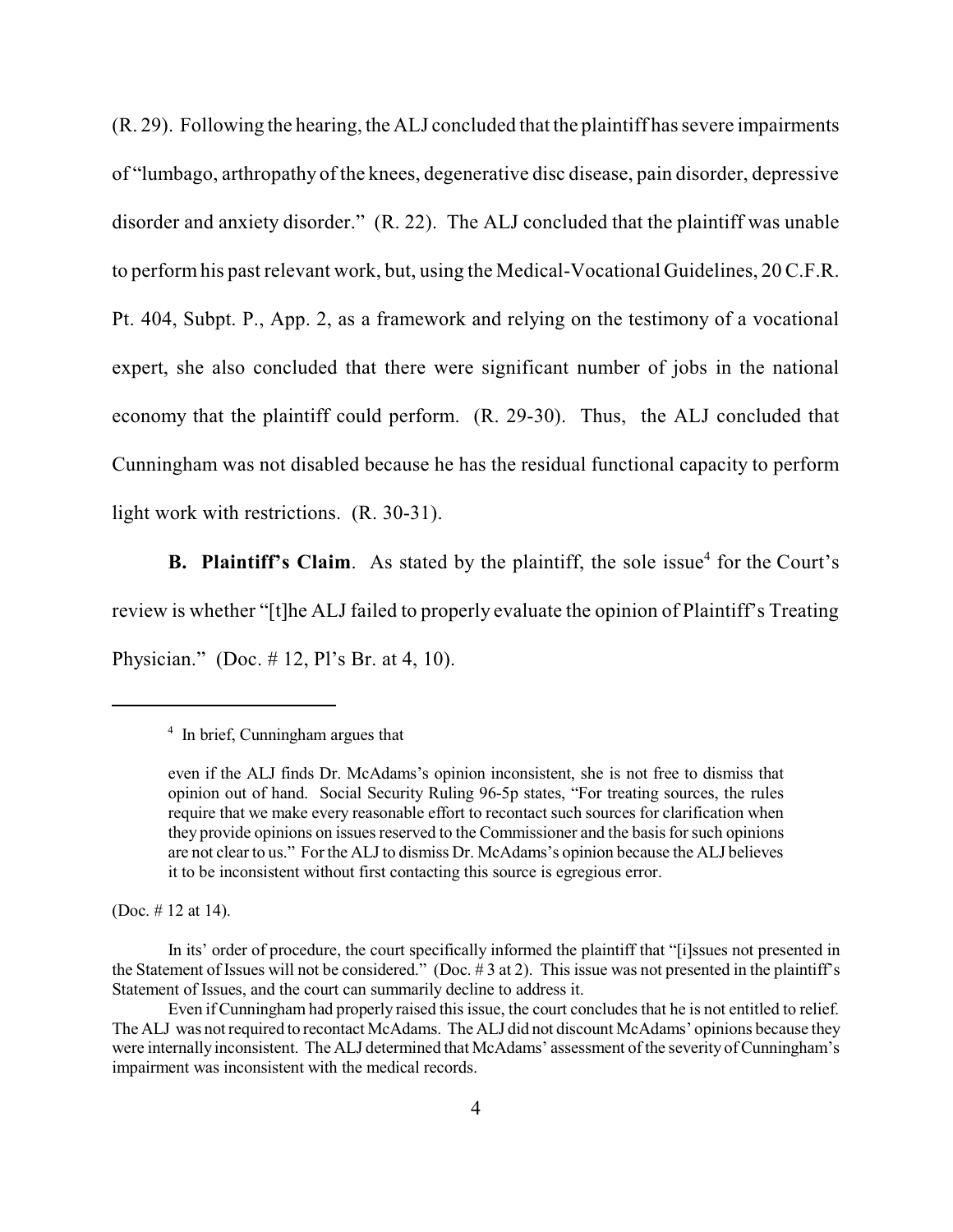#### **IV. Discussion**

A disability claimant bears the initial burden of demonstrating an inability to return to his past work. *Lucas v. Sullivan*, 918 F.2d 1567 (11th Cir. 1990). In determining whether the claimant has satisfied this burden, the Commissioner is guided by four factors: (1) objective medical facts or clinical findings, (2) diagnoses of examining physicians, (3) subjective evidence of pain and disability, e.g., the testimony of the claimant and his family or friends, and (4) the claimant's age, education, and work history. *Tieniber v. Heckler*, 720 F.2d 1251 (11th Cir. 1983). The ALJ must conscientiously probe into, inquire of and explore all relevant facts to elicit both favorable and unfavorable facts for review. *Cowart v. Schweiker,* 662 F.2d 731, 735-36 (11th Cir. 1981). The ALJ must also state, with sufficient specificity, the reasons for her decision referencing the plaintiff's impairments.

*Any* such decision by the Commissioner of Social Security which involves a determination of disability and which is in whole or in part unfavorable to such individual *shall contain a statement of the case, in understandable language, setting forth a discussion of the evidence, and stating the Commissioner's determination and the reason or reasons upon which it is based.*

42 U.S.C. § 405(b)(1) (emphases added). Within this analytical framework, the court addresses the plaintiff's claim.

Cunningham argues that the ALJ failed to give great weight to the opinion of his treating physician, Dr. Arthur McAdams ("McAdams"). (Doc. # 12, Pl's Br. at 4). According to Cunningham, if the ALJ gave great weight to the opinion of McAdams, he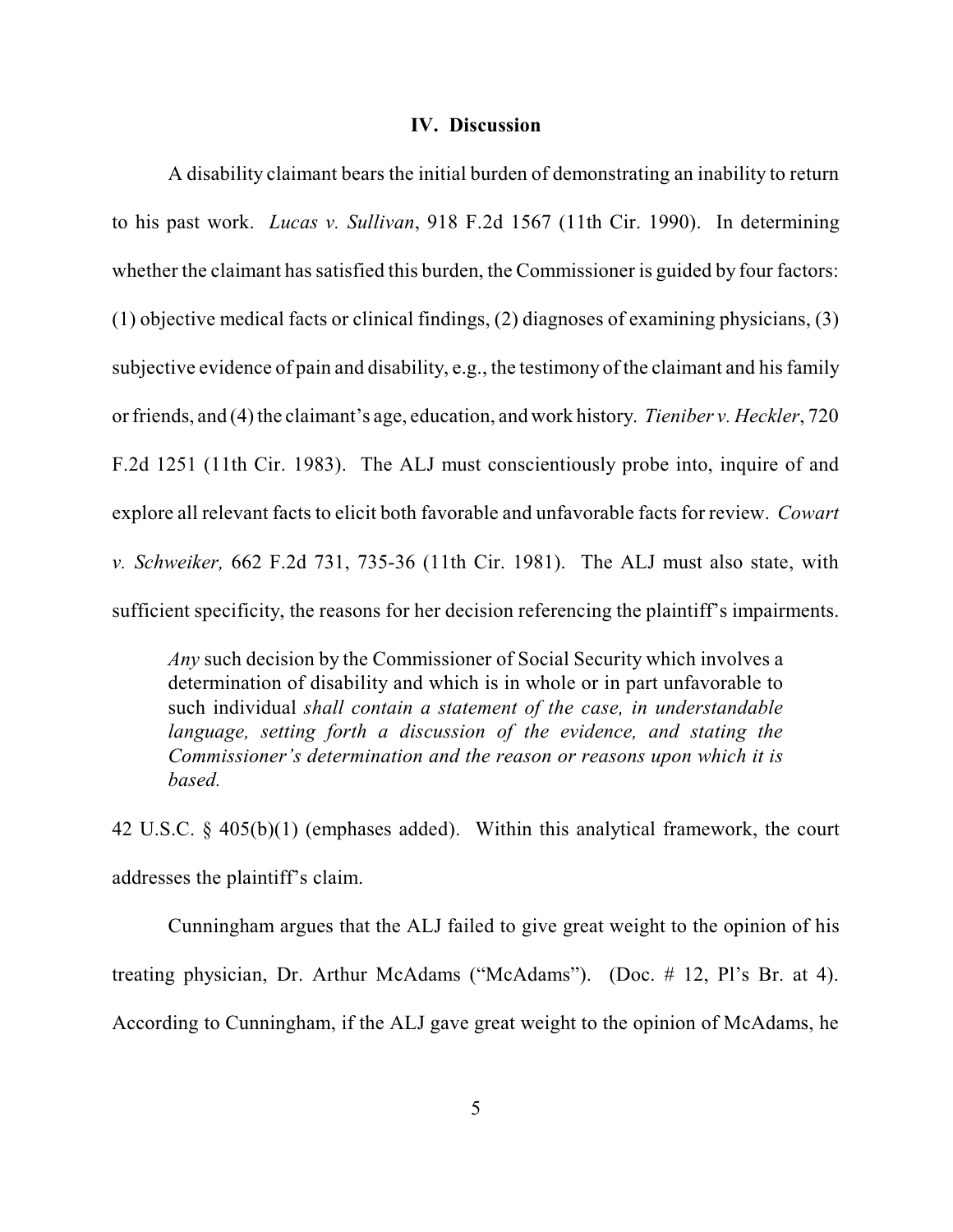would be found disabled. (*Id*.)

The Commissioner asserts that Mr. McAdams' opinions are not entitled to great weight because he is not a treating physician but rather a physician's assistant. (Doc. #13) at 5). The Commissioner is correct. The ALJ was not required to give McAdams' opinions substantial weight because McAdamsis not Cunningham'streating physician. McAdams' treatment notes of Cunningham demonstrate that he is a physician's assistant, not a physician. *See* R. 294, 308. On the Physical Capacities Evaluation and Clinical Assessment of Pain, McAdams' signature clearly reflects that he is a physician's assistant. *See* R. 304, 306. Consequently, because McAdamsis notCunningham'streating physician, the ALJ was not required to give his opinions substantial weight.

Nonetheless, as a physician's assistant, McAdams is considered an "other source," and the ALJ may consider his opinion "to show the severity of [Cunningham's] impairment(s), and how it affects [his] ability to work." 20 CFR §404.1513(d).

On April 1, 2011, Cunningham presented to Cooper Green Hospital for an initial visit. (R. 265). He complained of lower back pain and left knee pain. (*Id*.). Cunningham was ambulating without assistance, and stated that he had "back spasms worse at night."  $(Id.)$ . He was seen McAdams.<sup>5</sup> Cunningham was prescribed Mobis and Flexeril.  $(Id.)$ 

<sup>&</sup>lt;sup>5</sup> None of the records from Cooper Green Hospital reflect the author of the treatment notes, and the parties presume that McAdams authored the records. *See* Doc. # 12 at 5. Moreover, the handwriting on the notes appears to be similar. Consequently, the court will attribute the treatment notes to McAdams.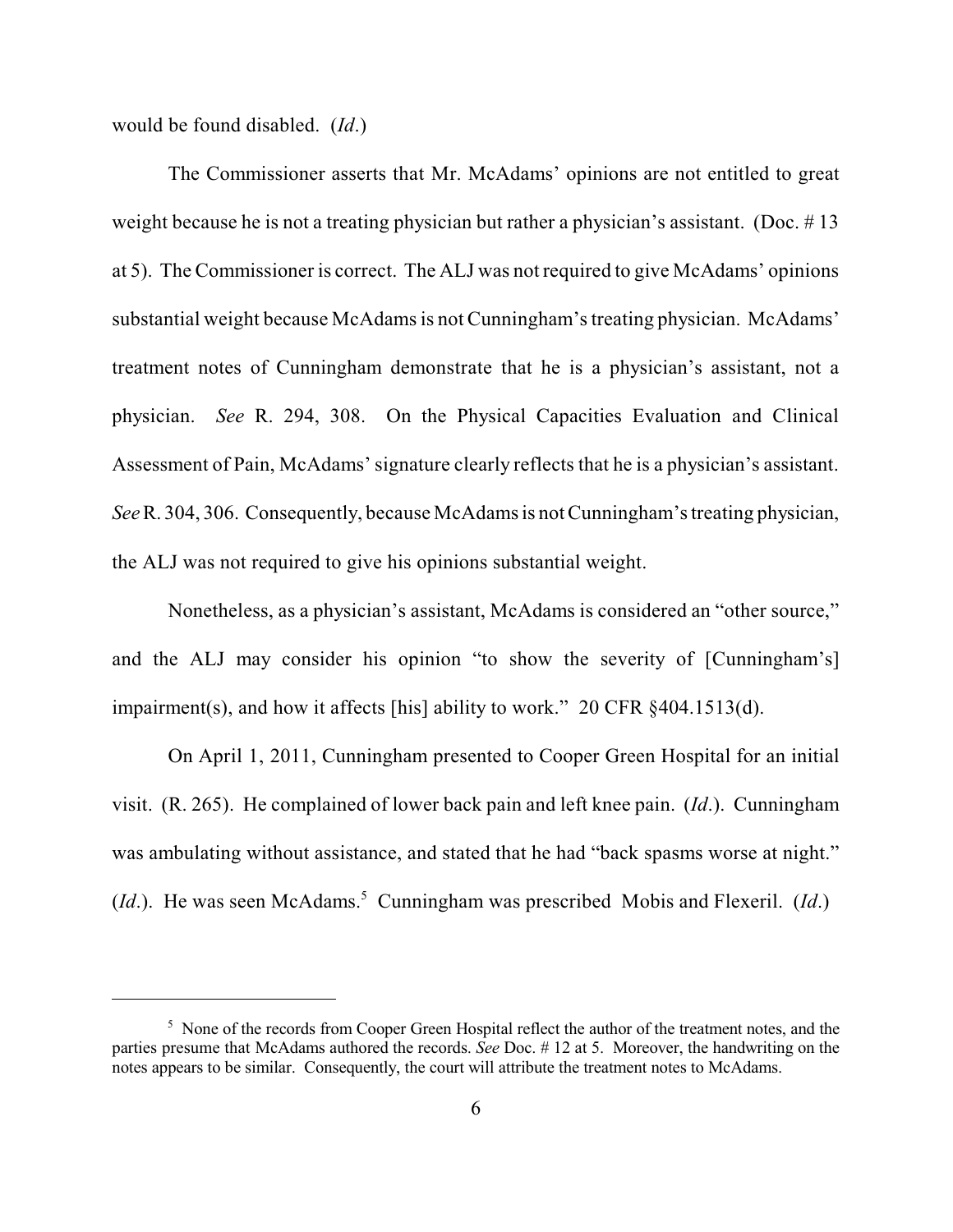On June 1, 2011, Cunningham presented to McAdams complaining of low back pain and a rash on hisleft leg. (R. 264). Cunninghamreported that he was applying for disability and that Mobis only gave him minimal relief. Cunningham was prescribed Torodal and Tramadol for his pain, and referred to physical therapy. (*Id*.)

An MRI (Magnetic Resonance Imaging) of Cunningham's lumbosacral spine on July 22, 2011 demonstrated "[n]o evidence of significant degenerative disc disease." (R. 267, 291).

On August 31, 2011, Cunningham presented to McAdams for a routine, follow up visit. He complained of sexual dysfunction and reported a visit to the emergency room for knee and back pain. (R. 263). At that time, Cunningham was ambulating with a cane,  $6$  and he stated that the "pain is not much better. However, PT helped on occasion." (*Id*.) Cunningham was prescribed medication, and recommended for an MRI. (*Id*.)

An MRI on November 23, 2011 revealed disc desiccation at L2-L3 and L4-L5, no abnormalities in the spinal cord, generalized disc bulge at L4-L5, mild spinal canal narrowing at L4-L5, central disc bulge at L5-S1, no foraminal stenosis and mild canal narrowing at L5-S1. (R. 266, 290).

IMPRESSION: #1 disc bulge L4-L5 with accentuation to the left and bilateral foraminal stenosis. There is mild spinal canal narrowing, #2 central disc bulge L5-S1 with no foraminal stenosis. Mild spinal canal narrowing.

(*Id*.)

 $6\text{ }$  The medical records do not reflect that Cunningham was prescribed a cane.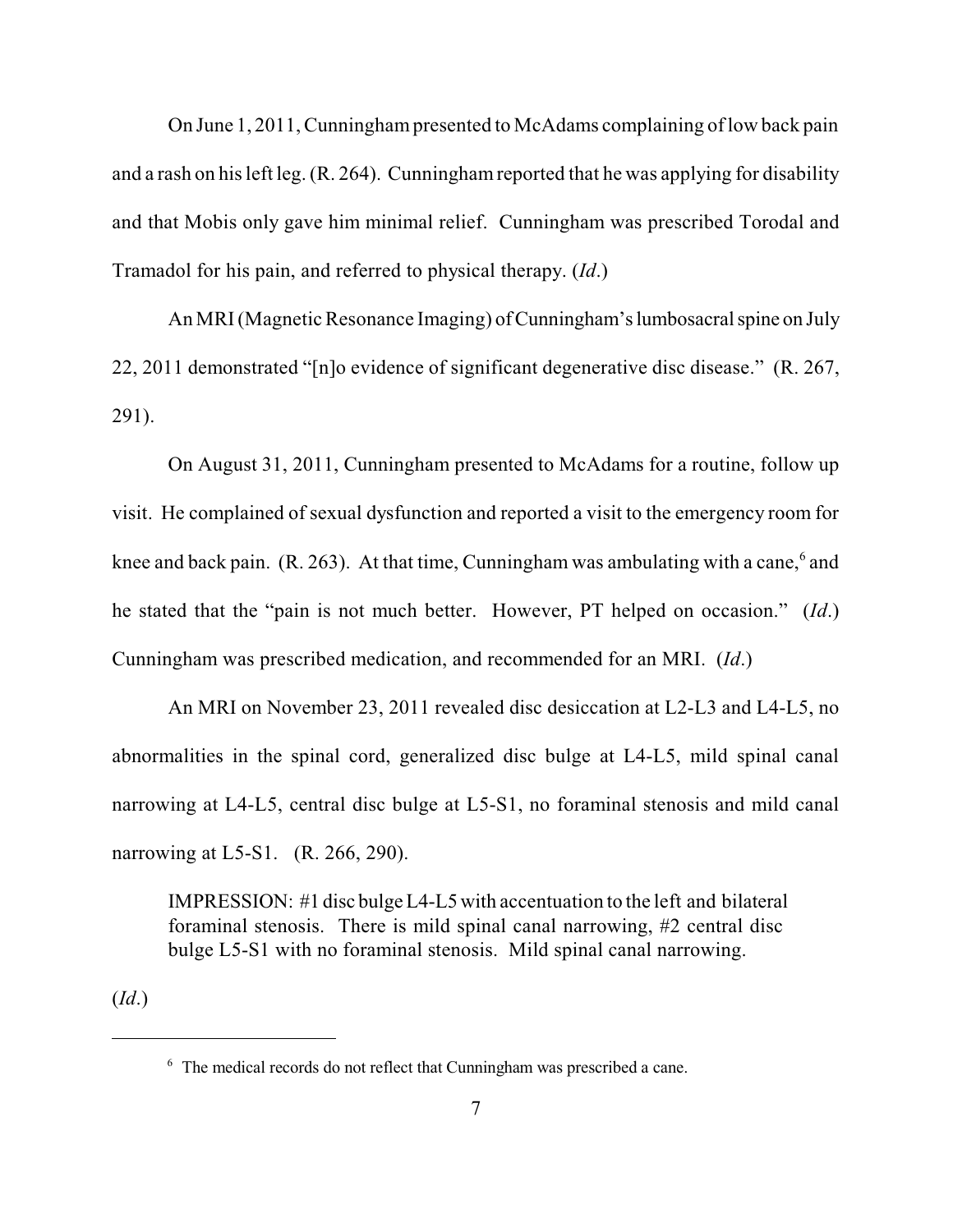On February29, 2012, Cunninghamcomplained of tingling and numbness of the right leg and problems with urination. (R. 262). McAdams noted the following.

Doing better today, however seen at ER since his last visit. And was restarted on Mobic and given RX for Zantac. Depression has improved on the Paxil. Also states Cialis helped his ED and wants to continue on ED meds.

(*Id*.).

Cunningham was continued on his medications. (*Id*.)

McAdams saw Cunningham on June 6, 2012, for a follow up visit. (R. 293-94).

Cunningham complained of chronic low back pain and occasional left foot pain. (R. 293).

McAdams diagnosedCunninghamwith lumbago, discontinued his Tramadol but prescribed

Flexeril instead. (R. 294).

On August 27, 2012, after five visits<sup>7</sup>, McAdams completed a physical capacity evaluation regarding Cunningham's physical abilities. (R. 304). He also completed a clinical assessment of pain form. (R. 305-06). According to McAdams,Cunninghamcould lift 20 pounds occasionally, and 10 pounds frequently. (R. 304). Cunningham could sit for three hours a day and stand fortwo hours. (*Id*.) McAdamsindicated that Cunningham used a cane. (*Id.*). McAdams also opined that Cunningham could use arm and leg controls and climb and bend occasionally.(*Id*.) He could frequently do fine manipulation and reaching.

 $^7$  Although Cunningham presented to Cooper Green Hospital on July 22, 2011, November 17, 2011, and July 24, 2012, he was seen at the emergency room. He was not seen by McAdams. (R. 277, 284, 295-99). There is no evidence in the record to suggest that McAdams reviewed the treatment notes from the emergency room visits before completing the physical capacity evaluation or the clinical assessment of pain form.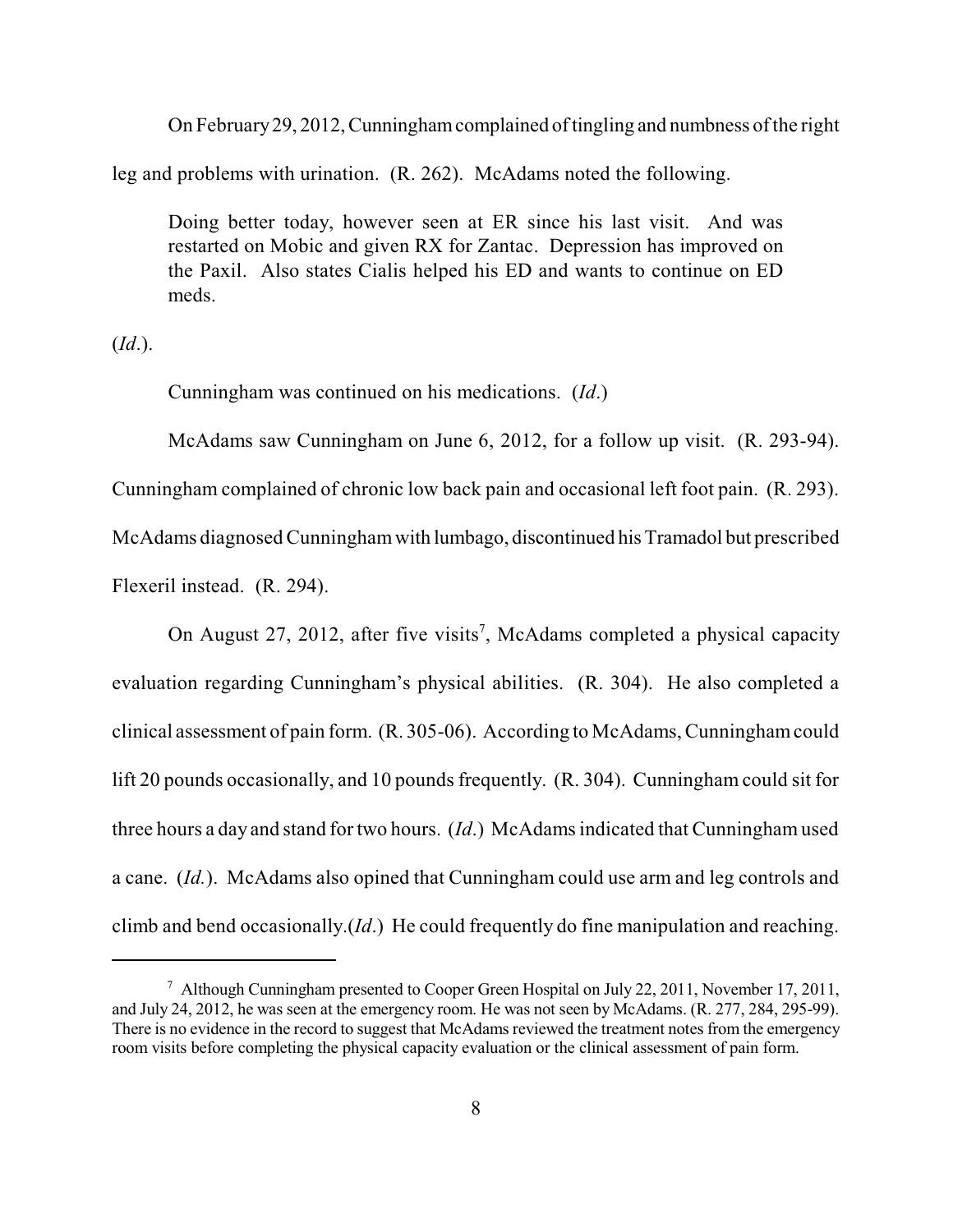(*Id*.). He could never stoop, and he could not work around dust or heavy machinery. (*Id*.).

McAdams also offered that Cunningham's pain was present to a degree sufficient to be distracting; prolonged sitting and standing would greatly increase his pain; and his medications caused severe side effects. (R. 305-06).

As noted, a physician's assistant is not considered an "acceptable source," and McAdams' opinions are not entitled to substantial weight. *See* 20 C.F.R. §§ 404.1513(a), 416.913(a). More importantly, however, the ALJ sufficiently discredited McAdams' opinions regarding Cunningham's limitations.

The undersigned does not give any weight to [Mr. McAdams'] opinion because the opinion of a physician assistant is not an acceptable medical source. In addition, on physical examinations, the claimant has normal strength in his upper and lower extremities. The records also do not support a finding that the claimant needs a cane and the objective testing do notshow that the claimant has any neurological deficits. Moreover, the claimant's records do not document any statements by the claimant alleging that he has any of the above limitations proposed by Mr. McAdams. Therefore, the undersigned does not credit this assessment. Nonetheless, his opinion was considered and to the extent it is supported by evidence from acceptable medical sources, it is afforded some weight in the adjudication of this case.

(R. 28-29).

The ALJ's decision to discount McAdams' assessments is supported by substantial evidence. Although Cunningham testified that his most disabling impairment is pain in his back, (R. 39-40), McAdams' treatment records do not support his assessment of the severity of Cunningham's back impairment. McAdams' assessments of Cunningham were based on five visits over a sixteen month period. While Cunningham's MRI revealed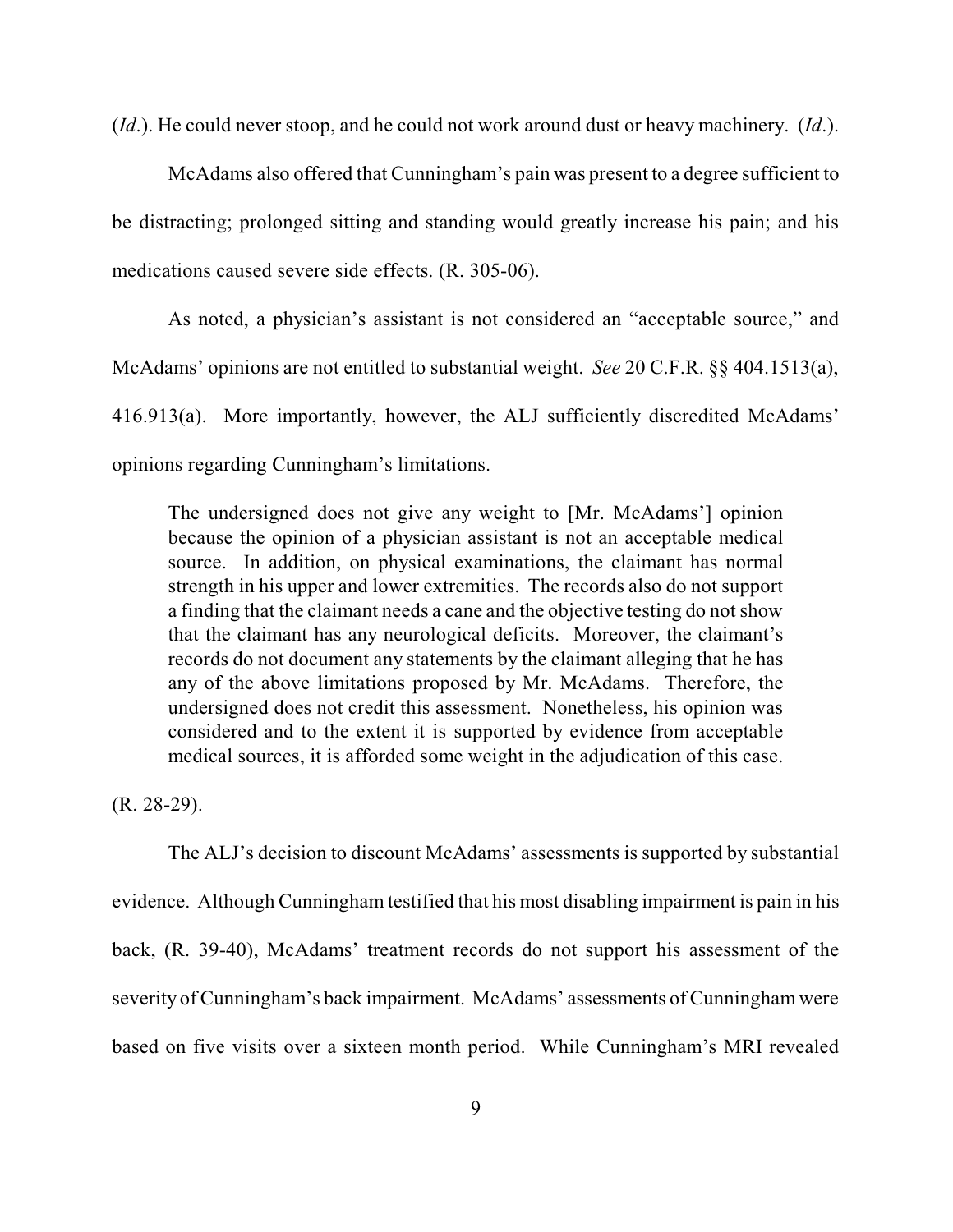generalized bulging discs, the scan does not corroborate the severity of Cunningham's limitations, and McAdams' treatment notes do not support the level of disability he attributes to Cunningham. Although McAdams opined that Cunningham suffered from severe side effects from his medication, the only side effects about which Cunningham complained was that Tramadol caused some urinary retention, (R. 262, 293, 307) and Naproxen caused light blood in his stool. $^8$  (R.277). McAdams also suggested that Cunningham suffered from significant pain that was present to the extent to be distracting on a daily basis. (R. 305). However, McAdams' own records indicate that, on each visit, Cunningham was in no apparent distress. (R. 262-65). Finally, although Cunningham complained oflower back pain, McAdams has consistently treated himconservativelywith pain medication. No physician hasrecommended surgery, and no physician has suggested that Cunningham is disabled as a result of his back impairment. After reviewing the medical evidence in the record, the ALJ discredited McAdams' assessments of the severity of Cunningham's back impairment. The ALJ may disregard a medical opinion, provided that she states with particularity her reasons. *Sharfarz v. Bowen*, 825 F.2d 278, 280 (11th Cir. 1987).

In addition, the other medical evidence of record supports the ALJ's decision to discount the opinions of McAdams. On July 2, 2011, Dr. David Brower performed a

When Cunningham voiced this concern, Naproxen was discontinued and Toradol was prescribed in <sup>8</sup> its stead. (R. 279).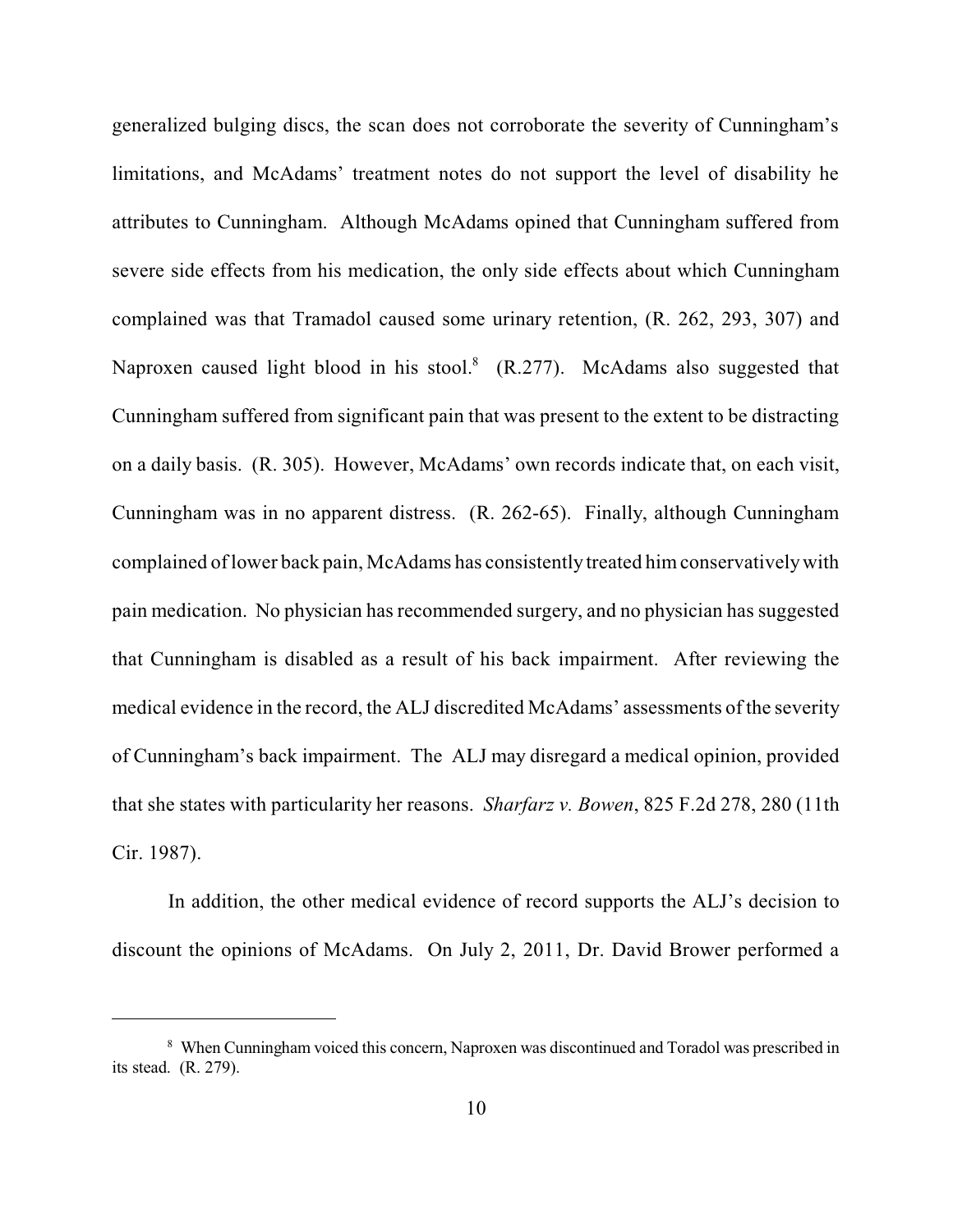physical examination of Cunningham. (R. 229-32). Cunningham complained of back and knee pain. (R. 229). Dr. Brower observed that Cunningham was

able to walk into the examination room without assistance. He [was] able to sit down, however, every minute or so he [was] changing positions while seated. He [was] able to get on and off the examination table. He [was] able to take on and off his shoes.

(R. 230).

Dr. Brower noted that Cunningham did not have an antalgic gait. (R. 231). Straight leg raises in the seated and supine positions were negative. (*Id*.) Dr. Brower noted "tenderness to palpation at the right L4-L5 paravertebral area in the region of the facet joints." (R. 231). Dr. Brower did not opine that Cunningham's back impairment prevented him from working.

"Even though Social Security courts are inquisitorial, not adversarial, in nature, claimants must establish that they are eligible for benefits." *Ingram v. Comm'r of Soc. Sec.,* 496 F.3d 1235, 1269 (11th Cir. 2007) (citing *Doughty v. Apfel,* 245 F.3d 1274, 1281 (11th Cir. 2001)). *See also Holladay v. Bowen,* 848 F.2d 1206, 1209 (11th Cir. 1988). This the plaintiff has failed to do. Based upon its review of the ALJ's decision and the objective medical evidence of record, the court concludes that the ALJ properly rejected the opinion of McAdams regarding the limitations caused by Cunningham's back pain.

Pursuant to the substantial evidence standard, this court's review is a limited one; the entire record must be scrutinized to determine the reasonableness of the ALJ's factual